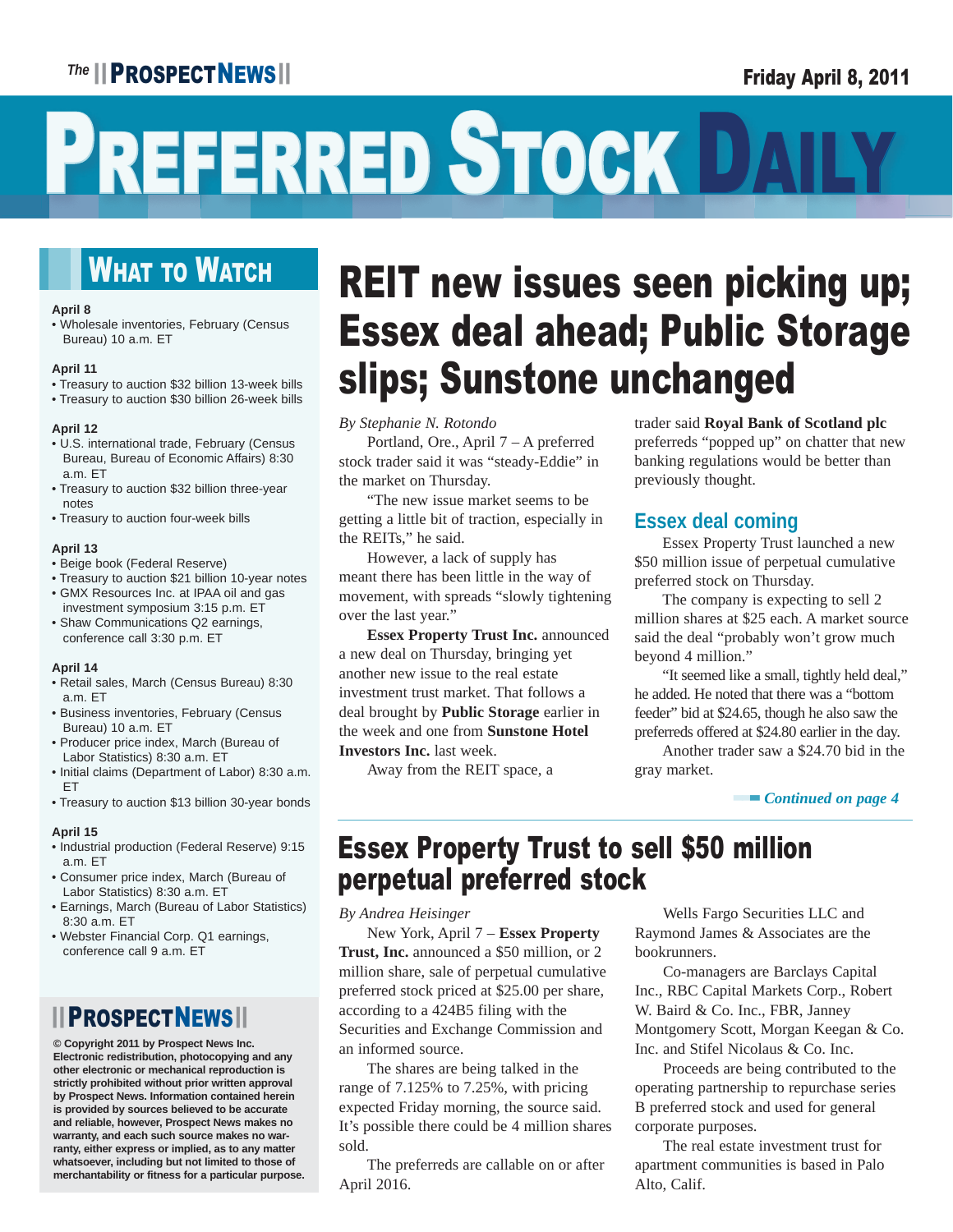

## Sunstone greenshoe lifts 8% redeemable preferreds to \$115 million

*By Melissa Kory*

 Cleveland, April 7 – **Sunstone Hotel Investors, Inc.** announced that underwriters exercised the \$15 million over-allotment option in full, lifting the company's 8% series D cumulative redeemable preferred stock to 4.6 million shares, or \$115 million.

Sunstone originally priced the

preferreds on April 1 at \$25.00 each with a liquidation preference of \$25.00.

 The preferreds are callable beginning April 6, 2016.

 The joint bookrunners for the offering are J.P. Morgan Securities LLC, Merrill Lynch and Wells Fargo Securities.

 The senior co-managers are Barclays Capital Inc., Citigroup Global Markets

Inc., Deutsche Bank Securities Inc. and Morgan Stanley & Co. Inc. The junior co-managers are Robert W. Baird & Co. Inc., FBR Capital Markets, KeyBanc Capital Markets Inc. and Stifel Nicolaus Weisel.

 Sunstone is a lodging real estate investment trust based in San Clemente, Calif.

## Audience Productions again extends offering for series A preferreds

*By Susanna Moon*

 Chicago, April 7 – **Audience Productions, Inc.** extended its offering of 800,000 series A preferred shares at \$10 each, according to a 424B3 filing with the Securities and Exchange Commission.

 The initial 180 days of the offering began on April 23, 2010 and ended on Oct. 19. Since then, the company has elected to extend the offering period for three of six

available, consecutive three-month periods, and the offering period will now end on July 19.

 The Seattle-based shell company said it is raising production funds for the feature film "Lydia Slotnick Unplugged."

 The offering is self-underwritten and the preferreds are being offered on an all or none and best-efforts basis, the filing said.

This means that the offering will not

be completed and the preferreds will not be issued unless all of the preferreds are sold.

 If all of the preferreds are not sold by July 19, the company said it reserves the right to extend the period for up to three additional consecutive three-month periods.

 The preferreds will not be listed on any national securities exchange or the Nasdaq.

## Gap files automatic shelf registration for stock, preferreds, debt

#### *By Devika Patel*

 Knoxville, Tenn., April 7 **– Gap Inc.**  filed an automatic shelf registration in an S-3 ASR filing with the Securities and Exchange Commission.

 The registration covers debt securities, common stock, preferred stock, depositary shares, warrants for debt securities, common stock and preferred stock, securities purchase contracts and securities purchase units.

 The securities may be structured as convertibles.

 The San Francisco-based retailer will describe in a prospectus supplement how it plans to use the proceeds.

## Hovnanian files \$200 million shelf covering stock, debt, preferreds

#### *By Devika Patel*

 Knoxville, Tenn., April 7 **– Hovnanian Enterprises Inc.** filed a \$200 million shelf registration in an S-3 filing with the Securities and Exchange Commission. The company said in the filing that the registration also relates to \$200 million of the remaining \$200.65

million of securities previously registered but unsold.

 The registration covers preferred stock, class A common stock, depositary shares, warrants, debt securities, stock purchase contracts, stock purchase units and units, along with debt securities, warrants for debt securities and units to

be offered by subsidiary K. Hovnanian Enterprises, Inc.

 The securities may be structured as convertibles.

 Proceeds will be used for general corporate purposes.

 Hovnanian is a Red Bank, N.J., homebuilder.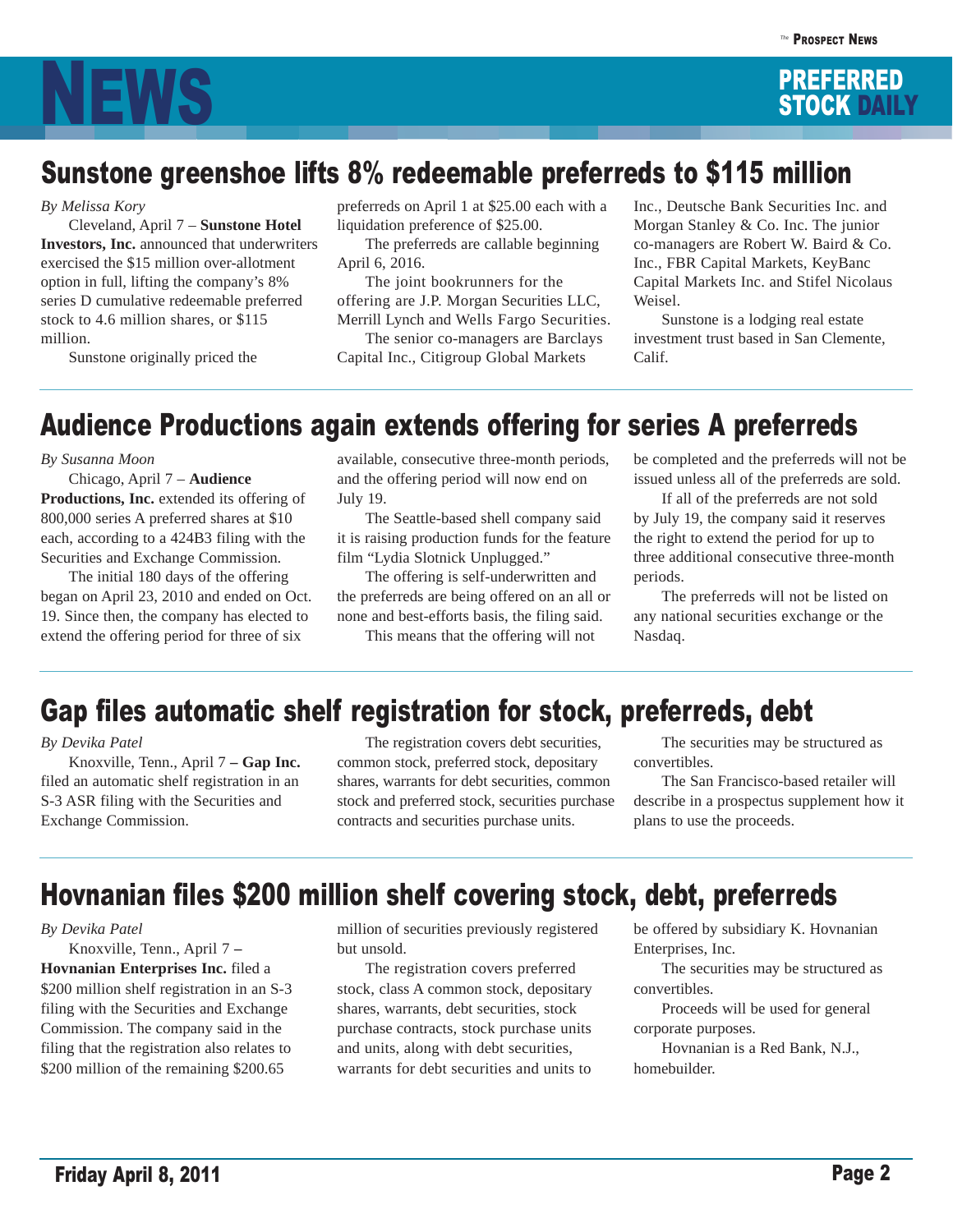

## TENDERS+REDEMPTIONS TENDERS CALENDAR

## Amerco issues call to fully redeem its 8½% preferreds on June 1

#### *By Toni Weeks*

 San Diego, April 7 – **Amerco** has will fully redeem its series A 8½% preferred stock on June 1, according to a press release.

 The redemption price will be \$25 per share plus accrued dividends up to the date of redemption.

 "The positive business results that we have achieved over the past few years have positioned us well," chairman Joe Shoen said in the release. "Retiring the preferred stock, which carries an 8½% after-tax cost to the company, will accrue significant

economic benefits to the common stock owners."

 BNY Mellon Shareowner Services, the redemption agent, will mail a notice of redemption to registered holders of the preferreds on April 15. Questions can be directed to BNY Mellon at 201 680- 5135.

 Amerco is the Reno, Nev., parent company of U-Haul International, Inc., a do-it-yourself moving and storage operator, as well as Amerco Real Estate Co., Republic Western Insurance Co. and Oxford Life Insurance Co.

## Essex Property to repurchase series B preferreds with offer proceeds

### *By Melissa Kory*

 Cleveland, April 7 – **Essex Property**  Trust, Inc. plans to repurchase in whole or in part the operating partnership's series B preferred units with proceeds from its proposed offering of series H cumulative redeemable preferred stock.

 There are 1.6 million units, or \$80 million, outstanding. The unitholders are entitled to receive distributions at the rate of 7.875% per year of the \$50 liquidation preference per unit.

 Essex is a Palo Alto, Calif.-based real estate investment trust.

## Public Storage to redeem \$350 million of 7.25% preferred shares

### *By Melissa Kory*

 Cleveland, April 7 – **Public Storage, Inc.** announced that it will redeem 14 million, or \$350 million, of its outstanding 20.7 million depositary shares representing interests in its 7.25% series I cumulative preferred shares.

 The shares will be redeemed on May 9 at \$25.00 per share plus accrued dividends from April 1 through the redemption date.

 Public Storage is a real estate investment trust based in Glendale, Calif., that operates self-storage facilities.

April 26 5 p.m. ET: HomeStreet, Inc. tender deadline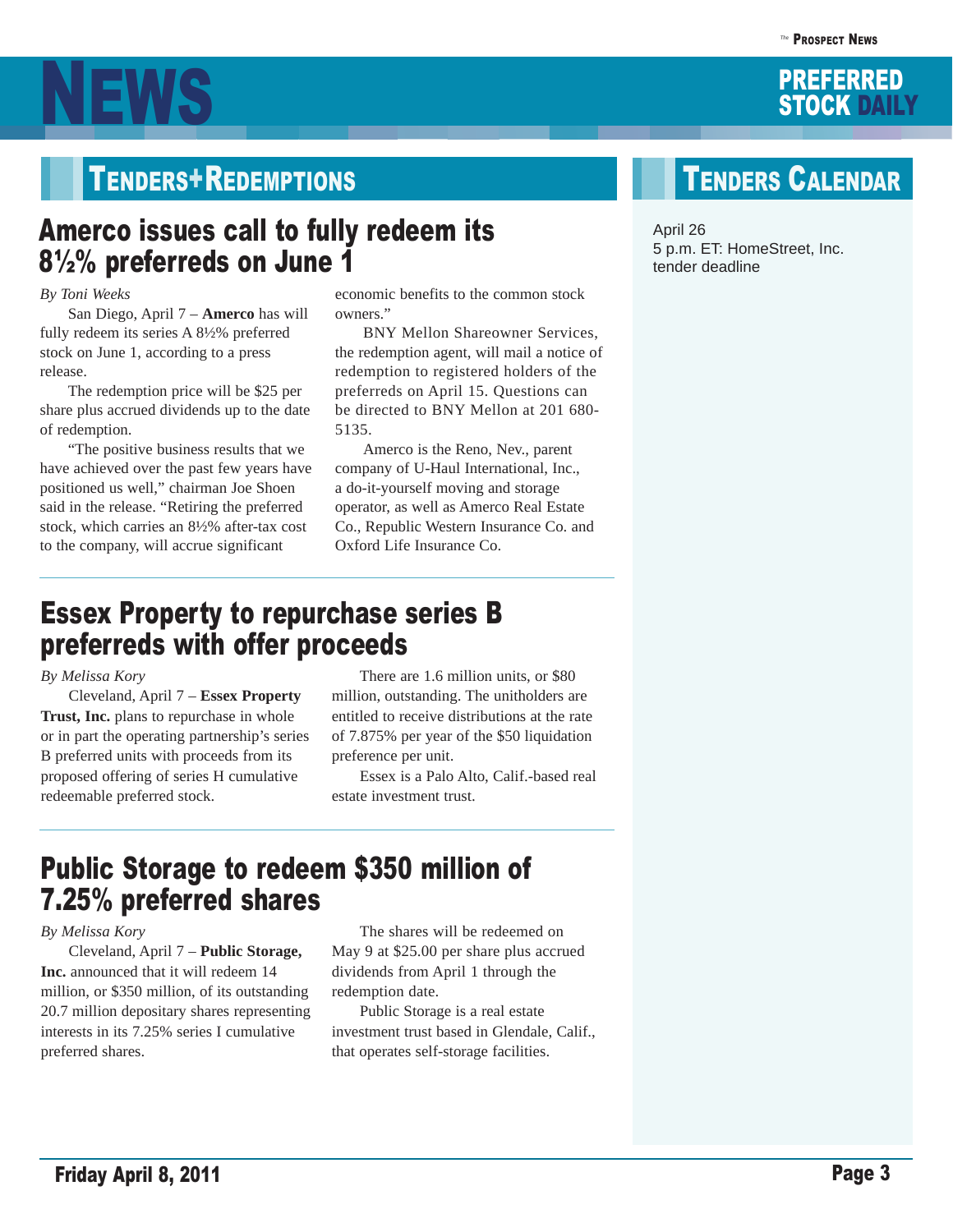



#### *By Angela McDaniels*

 Tacoma, Wash., April 7 – **Nuveen California Dividend Advantage Municipal Fund 3**'s series 2014 MuniFund term preferred shares carry a dividend rate of 2.35%, according to a 497 filing with the Securities and Exchange Commission.

 Nuveen priced \$27 million of the preferreds at par of \$10.00 and announced them in a press release on Wednesday. The fund had initially planned to issue up to \$74.29 million of the preferreds.

 The preferreds are callable at 101% of par beginning May 1, 2012. The premium will decline to 0.5% on Nov. 1, 2012 and to zero on May 1, 2013.

 If not called early, the preferreds must be redeemed at par on May 1, 2014.

 Morgan Stanley & Co. Inc. is the lead bookrunner. Merrill Lynch, Citigroup Global Markets Inc., UBS Securities LLC and Wells Fargo Securities LLC are the joint bookrunners. Nuveen Investments LLC is a co-manager.

 The issue is expected to settle on Monday.

 Proceeds will be used to refinance and redeem all of the fund's outstanding municipal auction-rate cumulative preferred shares and to maintain the fund's leveraged capital structure.

 The fund has applied to list the preferred stock on the New York Stock Exchange under the symbol "NZH PRA."

 Nuveen California is a fund managed by Chicago-based Nuveen Investments.

| Issuer:                                                                   | Nuveen California Dividend<br>Advantage Municipal Fund 3 |                  | 0.5% on Nov. 1, 2012 and to<br>zero on May $1, 2013$                                                                                          |  |  |
|---------------------------------------------------------------------------|----------------------------------------------------------|------------------|-----------------------------------------------------------------------------------------------------------------------------------------------|--|--|
| Issue:                                                                    | Series 2014 MuniFund term<br>preferred shares            | Bookrunners:     | Morgan Stanley & Co.<br>Inc. (lead); Merrill Lynch,<br>Citigroup Global Markets<br>Inc., UBS Securities LLC and<br>Wells Fargo Securities LLC |  |  |
| Amount:                                                                   | \$27 million                                             |                  |                                                                                                                                               |  |  |
| Shares:                                                                   | 2.7 million                                              |                  |                                                                                                                                               |  |  |
| Dividends:                                                                | 2.35%, payable monthly                                   |                  | (joint bookrunners)                                                                                                                           |  |  |
| Price:                                                                    | Par of \$10.00                                           | Co-manager:      | Nuveen Investments LLC                                                                                                                        |  |  |
| Mandatory on May 1, 2014;<br>Redemption:<br>optional at 101 beginning May | Pricing date:                                            | April 6          |                                                                                                                                               |  |  |
|                                                                           | 1, 2012, premium declines to                             | Settlement date: | April 11                                                                                                                                      |  |  |

### *REIT new issues seen picking up; Essex deal ahead; Public Storage slips; Sunstone unchanged*

#### *Continued from page 1* ■

 Price talk is 7.125% to 7.25%. Pricing is expected Friday.

 Wells Fargo Securities LLC and Raymond James & Associates Inc. are the bookrunners.

 The co-managers are Barclays Capital Inc., RBC Capital Markets Corp., Robert W. Baird & Co. Inc., FBR, Janney Montgomery Scott LLC, Morgan Keegan & Co. Inc. and Stifel Nicolaus & Co. Inc.

 Proceeds are being contributed to the company's operating partnership to repurchase series B preferred stock and for general corporate purposes.

 The REIT for apartment communities is based in Palo Alto, Calif.

### **PSA sinks, Sunstone steady**

 Elsewhere in the REIT new issue space, Public Storage's recent \$325 million issue of series Q perpetual cumulative preferred shares was seen trading at \$24.65 bid, \$24.75 in the gray market.

 A source had pegged the issue at \$24.72 bid, \$24.77 offered previously.

 Meanwhile, Sunstone Hotel Investors' recent \$100 million issue of 8% series D cumulative preferred shares was trading at \$24.75 bid, also in the gray market.

 The San Clemente, Calif.-based company said Thursday that its over-

allotment option was exercised in full, raising an additional \$15 million.

### **Rumors help RBS**

 Rumors about pending banking legislation helped Royal Bank of Scotland's preferreds gain ground, according to a trader.

 He said the preferred stock "popped up today on rumors in London that the new capital regs for British banks would be more bank friendly than previously believed."

 RBS' series T preferreds traded up 27 cents, or 1.35%, to \$20.24.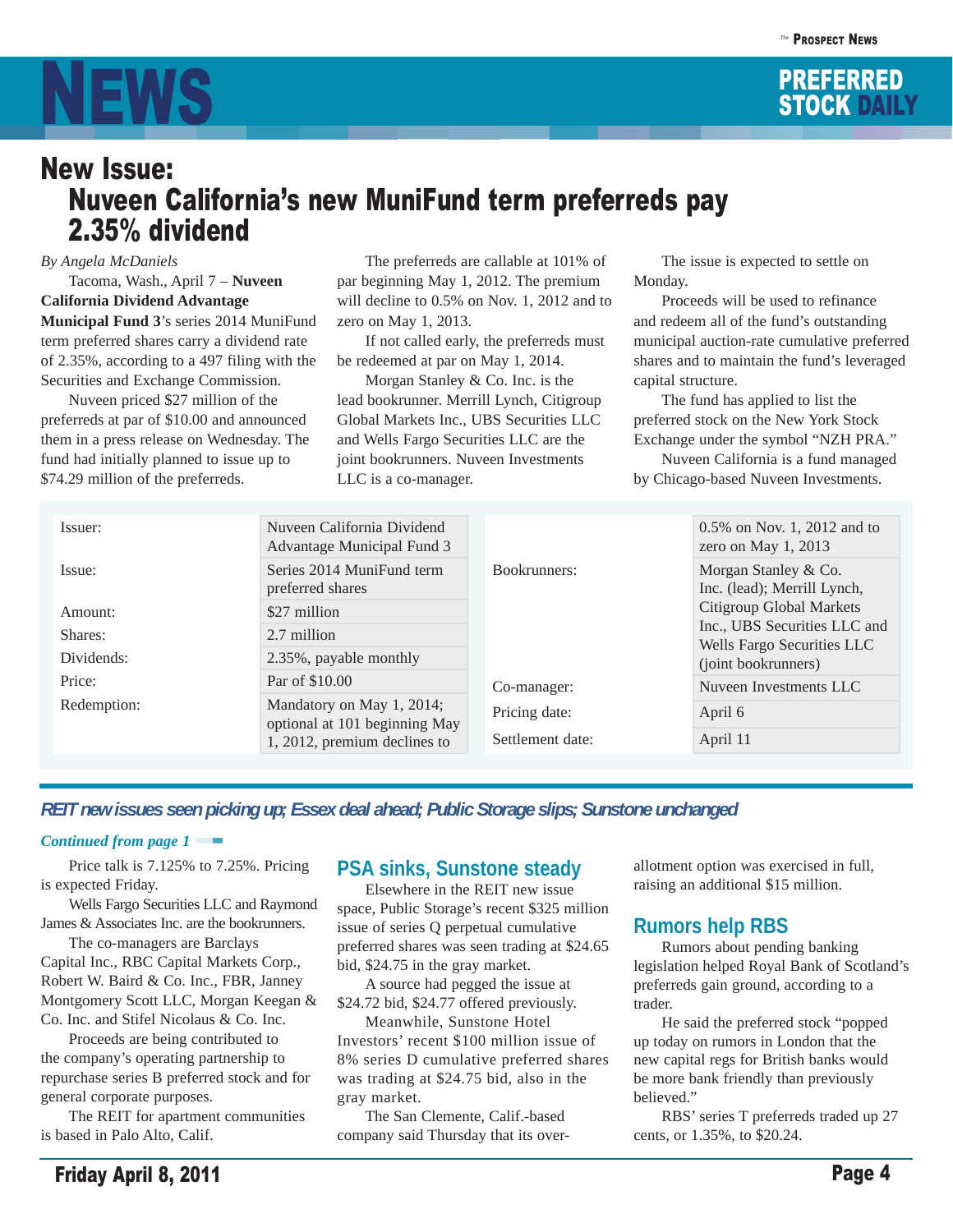# **CALENDAR** PREFERRED STOCK DAILY

### **APRIL**

ESSEX PROPERTY TRUST INC.: Perpetual preferred stock; \$25.00 per share; 7.125% to 7.25% dividend talk; callable on or after April 2016; Wells Fargo Securities LLC; proceeds will be contributed to operating partnership and used to repurchase series B preferreds and for general corporate purposes; Palo Alto, Calif. based real estate investment trust.

## **ON THE HORIZON**

NUVEEN INVESTMENTS, LLC/NUVEEN DIVIDEND ADVANTAGE MUNICIPAL FUND 3: Series 2016-1 MuniFund term preferred shares; liquidation preference of \$10.00 each; redeemed after five years if not called earlier; monthly dividend rate; proceeds to redeem the fund's outstanding municipal auction-rate cumulative preferreds and to maintain its leveraged capital structure; fund is a Chicago-based closed-end management investment company.

NUVEEN INVESTMENTS LLC/NUVEEN CALIFORNIA DIVIDEND ADVANTAGE MUNICIPAL FUND 2: 4,284,630 series 2014 MuniFund term preferred shares at \$10.00 per share; \$10.00 per share liquidation preference; Morgan Stanley & Co., Inc., Merrill Lynch, Citigroup Global Markets Inc., UBS Investment Bank and Wells Fargo Securities Inc. (lead); Nuveen Investments (co-manager); proceeds to refinance and redeem all outstanding municipal auction-rate cumulative preferred shares and to maintain the fund's leveraged capital structure; Chicago-based fund is a diversified, closed-end management investment company.

NUVEEN INVESTMENTS LLC/NUVEEN INSURED DIVIDEND ADVANTAGE MUNICIPAL FUND: 10,000 MuniFund term preferred shares at \$10.00 per share; \$10.00 per share liquidation preference. Nuveen Investments (co-manager); proceeds to be used to refinance and redeem municipal auction-rate cumulative preferred shares and to maintain the fund's leveraged capital structure; Chicago-based fund is a diversified, closed-end management investment company.

NUVEEN INVESTMENTS LLC/NUVEEN TAX-FREE ADVANTAGE MUNICIPAL FUND: MuniFund term preferred shares at \$10.00 per share; Nuveen Investments (co-manager);

proceeds to be used to refinance and redeem municipal auction-rate cumulative preferred shares and to maintain the fund's leveraged capital structure; Chicago-based fund is a diversified, closed-end management investment company.

NUVEEN INVESTMENTS, LLC/NUVEEN MARYLAND PREMIUM INCOME MUNICIPAL FUND: Series 2015-1 MuniFund term preferred shares; proceeds to be used to refinance and redeem municipal auction-rate cumulative preferred shares and to maintain the fund's leveraged capital structure; Chicago-based fund is a diversified, closed-end management investment company.

NUVEEN INVESTMENTS, LLC/NUVEEN MISSOURI PREMIUM INCOME MUNICIPAL FUND: \$18.24 million MuniFund term preferred shares, made up of 1,823,800 shares at a proposed maximum price of \$10.00 each; five-year maturity; proceeds will be used to refinance and redeem outstanding municipal auction-rate cumulative preferred shares and to maintain the fund's leveraged capital structure; Chicago-based fund is a diversified, closed-end management investment company.

NUVEEN INVESTMENTS LLC/NUVEEN OHIO DIVIDEND ADVANTAGE MUNICIPAL FUND 3: \$18.47 million, or 1.85 million series 2014 MuniFund term preferred shares, at \$10.00 per share; \$10.00 per share liquidation preference; Morgan Stanley & Co. Inc., Merrill Lynch, Citigroup Global Markets Inc., UBS Investment Bank and Wells Fargo Securities LLC (lead); Nuveen Investments (co-manager); proceeds to refinance and redeem all outstanding municipal auction-rate cumulative preferred shares and to maintain the fund's leveraged capital structure; Chicagobased fund is a diversified, closed-end management investment company.

NUVEEN INVESTMENTS, LLC/NUVEEN TEXAS QUALITY INCOME MUNICIPAL FUND: \$76.38 million, or 7,638,000 shares, of series 2015 MuniFund term preferred shares; Morgan Stanley & Co. Inc., Merrill Lynch, Citigroup Global Markets Inc., UBS Investment Bank and Wells Fargo Securities LLC (lead); Nuveen Investments (co-manager); proceeds to refinance and redeem all outstanding municipal auction-rate cumulative preferred shares and to maintain the fund's leveraged capital structure; Chicago-based fund is a diversified, closed-end management investment company.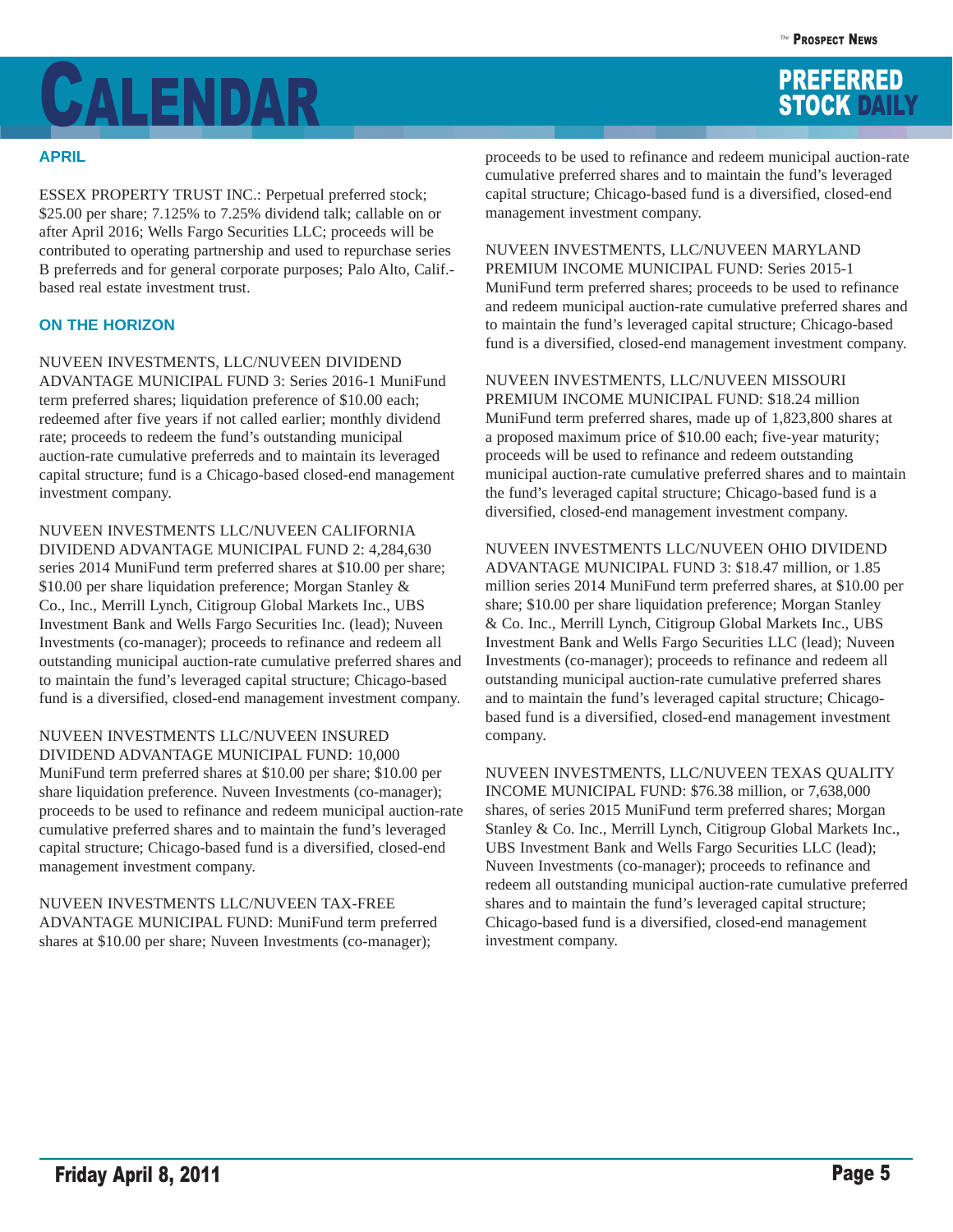# **RATINGS** STOCK DAILY

## *S&P rates Public Storage preferreds BBB+*

 Standard & Poor's said it assigned a BBB+ rating to **Public Storage**'s \$325 million of series Q 6.5% cumulative preferred shares, which it expects to issue on April 14.

The proceeds will be used from the issuance to redeem most

of its outstanding \$518 million of series I 7.25% cumulative preferred shares, which the REIT can redeem after May 3, the agency said.

 The company has a corporate credit rating of A with a stable outlook, S&P said.

## **MARKET DATA**



# **Preferred Stock New Issue Volume by Week**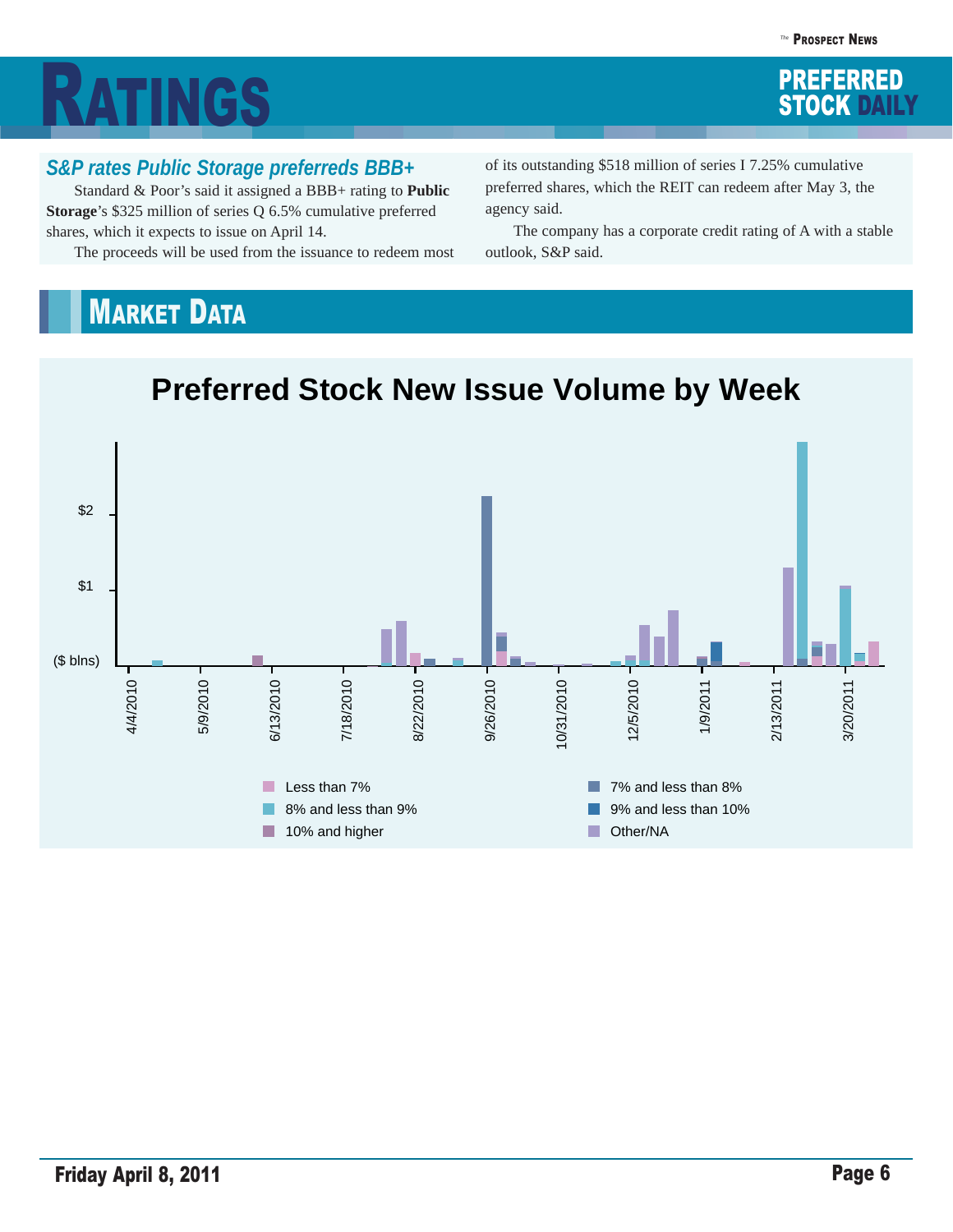# RECENT DEALS STOCK DAILY

| <b>Priced</b> | <b>Issuer</b>                                                                    | <b>Bookrunner</b>                                 |          | <b>Amount Dividend</b> | <b>Price</b> | <b>Yield</b> | <b>Greenshoe</b><br>exercised | <b>Maturity</b> | <b>Ratings</b> |
|---------------|----------------------------------------------------------------------------------|---------------------------------------------------|----------|------------------------|--------------|--------------|-------------------------------|-----------------|----------------|
|               |                                                                                  |                                                   |          |                        |              |              |                               |                 |                |
| 4/5/2011      | <b>Public Storage</b>                                                            | Citigroup, Merrill Lynch,<br>Wells Fargo          | \$325    | 6.500%                 | 100          | 6.500%       | <b>No</b>                     | Perpetual       | Baa1/BBB+      |
|               | 4/1/2011 Nuveen Ohio Dividend Advantage<br>Municipal Fund 2                      | Morgan Stanley, Merrill<br>Lynch, UBS, Wells      | \$22.244 | 2.350%                 | 100          | ---          | ---                           | 5/1/2014        | $-/-$          |
| 4/1/2011      | Sunstone Hotel Investors Inc. JPMorgan, Merrill Lynch,                           | Wells Fargo                                       | \$100    | 8.000%                 | 100          | ---          | $\overline{\phantom{a}}$      | Perpetual       | $-/-$          |
| 3/29/2011     | GMX Resources Inc.                                                               | <b>McNicoll Lewis Vlak</b>                        | \$5.934  | 9.250%                 | 96           | ---          | ---                           | Perpetual       | $-/-$          |
|               | 3/28/2011 Magnum Hunter Resources Corp.                                          | <b>McNicoll Lewis Vlak</b>                        | \$100    | 8.000%                 | 100          | ---          | $---$                         | Perpetual       | $-/-$          |
| 3/28/2011     | Nuveen California Dividend Morgan Stanley, Bank of<br>Advantage Municipal Fund 2 | America, Citigroup,                               | \$40.806 | 2.350%                 | 100          | ---          | ---                           | 4/1/2014        | $-/-$          |
| 3/22/2011     | Ally Financial Inc.                                                              | Credit Suisse, Merrill<br>Lynch, Deutsche Bank,   | \$1021.7 | 8.500%                 | 100          | 8.500%       | $---$                         | Perpetual       | Caa1/CC/B      |
| 3/21/2011     | Nuveen New Jersey Dividend<br>Advantage Municipal Fund                           | Morgan Stanley, Merrill<br>Lynch, Citigroup, UBS, | \$44.861 | $\sim$                 | 100          | ---          | $\overline{a}$                | 4/1/2014        | $-/-$          |
| 3/18/2011     | <b>BlackRock Muni Intermediate</b><br>Duration Fund, Inc.                        | JPMorgan                                          | \$287.1  | $---$                  | 100          | ---          | ---                           | ---             | $-/-$          |
|               | 3/15/2011 Nuveen Ohio Dividend Advantage<br><b>Municipal Fund</b>                | Morgan Stanley, Bank of<br>America, Citigroup,    | \$10.594 | 2.950%                 | 100          | ---          | ---                           | Perpetual       | $-/-$          |
|               | 3/10/2011 Nuveen Virginia Premium Income<br><b>Municipal Fund</b>                | Bank of America.<br>Citigroup, UBS, Wells         | \$23.203 | ---                    | 100          | ---          | ---                           | 4/1/2014        | Aaa/-          |
| 3/10/2011     | Nuveen Maryland Premium<br>Income Municipal Fund                                 | Bank of America.<br>Citigroup, UBS, Wells         | \$33.818 | ---                    | 100          | ---          | ---                           | 4/1/2016        | Aaa/-          |
|               | 3/9/2011 Magnum Hunter Resources Corp.                                           | Wunderlich, McNicoll<br>Lewis & Vlac              | \$20     | 8.000%                 | 94           | ---          | $\overline{\phantom{a}}$      | Perpetual       | $-/-$          |
| 3/8/2011      | Pebblebrook Hotel Trust                                                          | Wells Fargo, Bank of<br>America, Raymond          | \$125    | 7.875%                 | 100          | 7.875%       | ---                           | Perpetual       | $-/-$          |
| 3/7/2011      | Southern California Edison Co.                                                   | Citigroup, Goldman<br>Sachs, JPMorgan             | \$125    | 6.500%                 | 100          | 6.500%       | ---                           | Perpetual       | Baa2/BBB-      |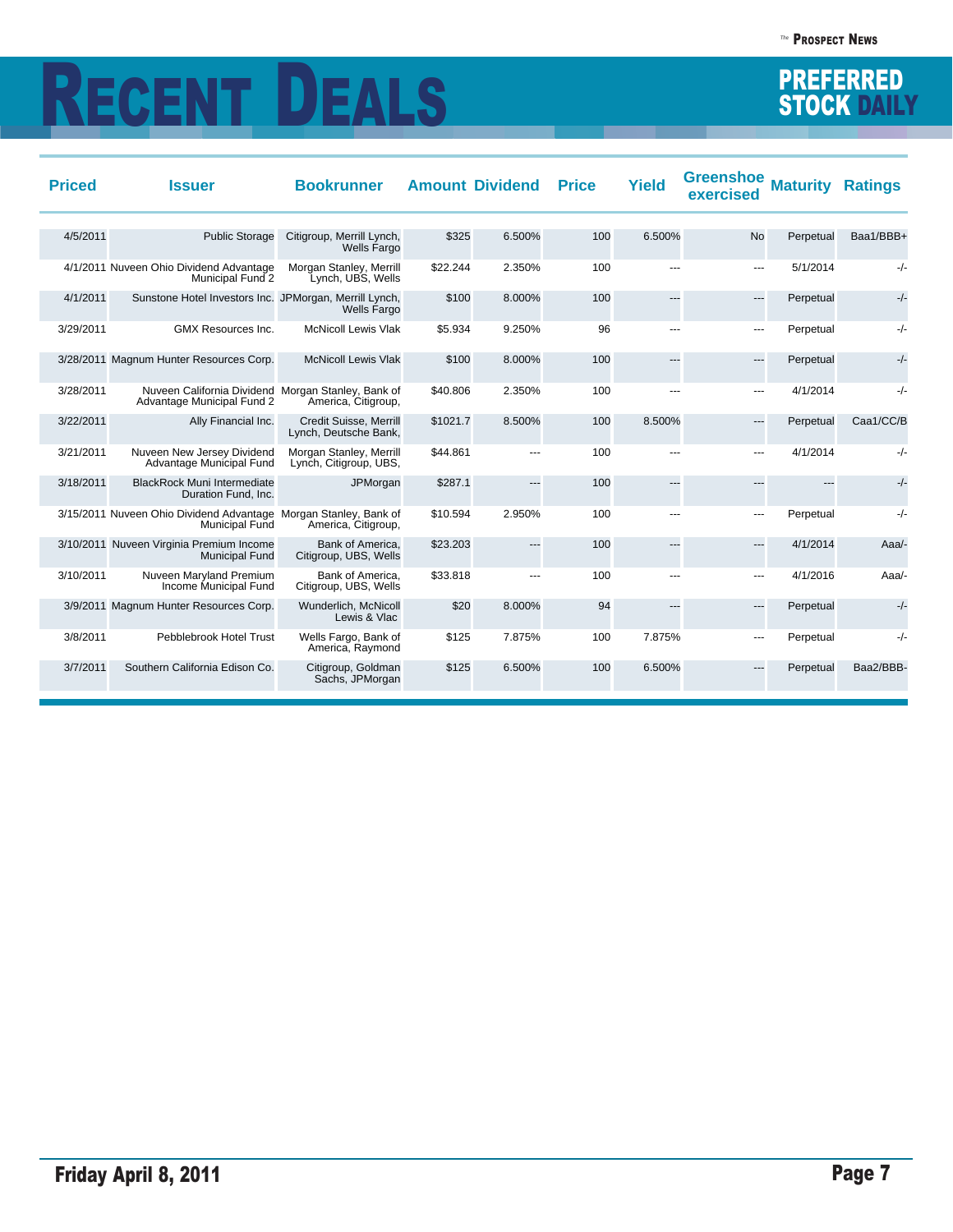# RKET SUMMARIES STOCK DAILY

## INVESTMENT GRADE SUMMARY



## Telstra, Gap, Danske, MassMutual tap into resilient primary; Yankee banks bonds widen

*By Andrea Heisinger and Cristal Cody*  New York, April 7 – There were only a handful of new bond deals on Thursday, but nearly all came in at or topped \$1 billion in size.

**Telstra Corp. Ltd.** sold \$1 billion of notes due 2021 at the tight end of guidance.

 There was a \$650 million sale in two parts from **MassMutual Global Funding LLC**. The unit of MassMutual Life Insurance Co. split the offering into a floating-rate tranche due 2014 and a fixed-rate part due 2016.

 Clothing retailer **Gap, Inc.** sold \$1.25 billion of 10-year notes at the tight end of guidance by late afternoon.

 Meanwhile, Copenhagen-based **Danske Bank AS** priced an upsized \$1.75 billion of notes in two parts after a tranche of threeyear floaters was added.

**Time Warner Inc.**'s new notes were seen a "little bit better," a trader said.

 Bonds in the oil and gas sector were "unchanged on the day," a trader in the energy sector said.

 Another trader said financials "are better by 2 to 5 today."

 The exception was "Yankee banks, which are probably 2 to 5 wider on the day," the trader said.

 BNP Paribas SA and National Australia Bank Ltd. both are among the recent spate of new Yankee issuers in the past week.

 The Markit CDX Series 14 North American investment-grade index also was weaker and eased 1 bp to a spread of 94 bps.

 The benchmark 10-year Treasury note yield was flat at 3.54%, while the 30-year bond yield rose 1 bp to 4.61%.



**Keep ahead of the bond market — get the view across sectors from Prospect News' in-depth reporting — in a convenient weekly overview.** 

**Commentaries. News. Charts. New deals.**

- **INVESTMENT GRADE** 
	- **HIGH YIELD**
	- **•MUNICIPALS NICIPALS**
- **•CONVERTIBLES NVERTIBLES**
- **EMERGING MARKETS**

**•AGENCIES**

**Just \$500 a year (contact us for quantity discounts).**

**For a free trial or more information, email service@prospectnews.com, visit www.bondmarketweekly.com or call 212 374 2800.**